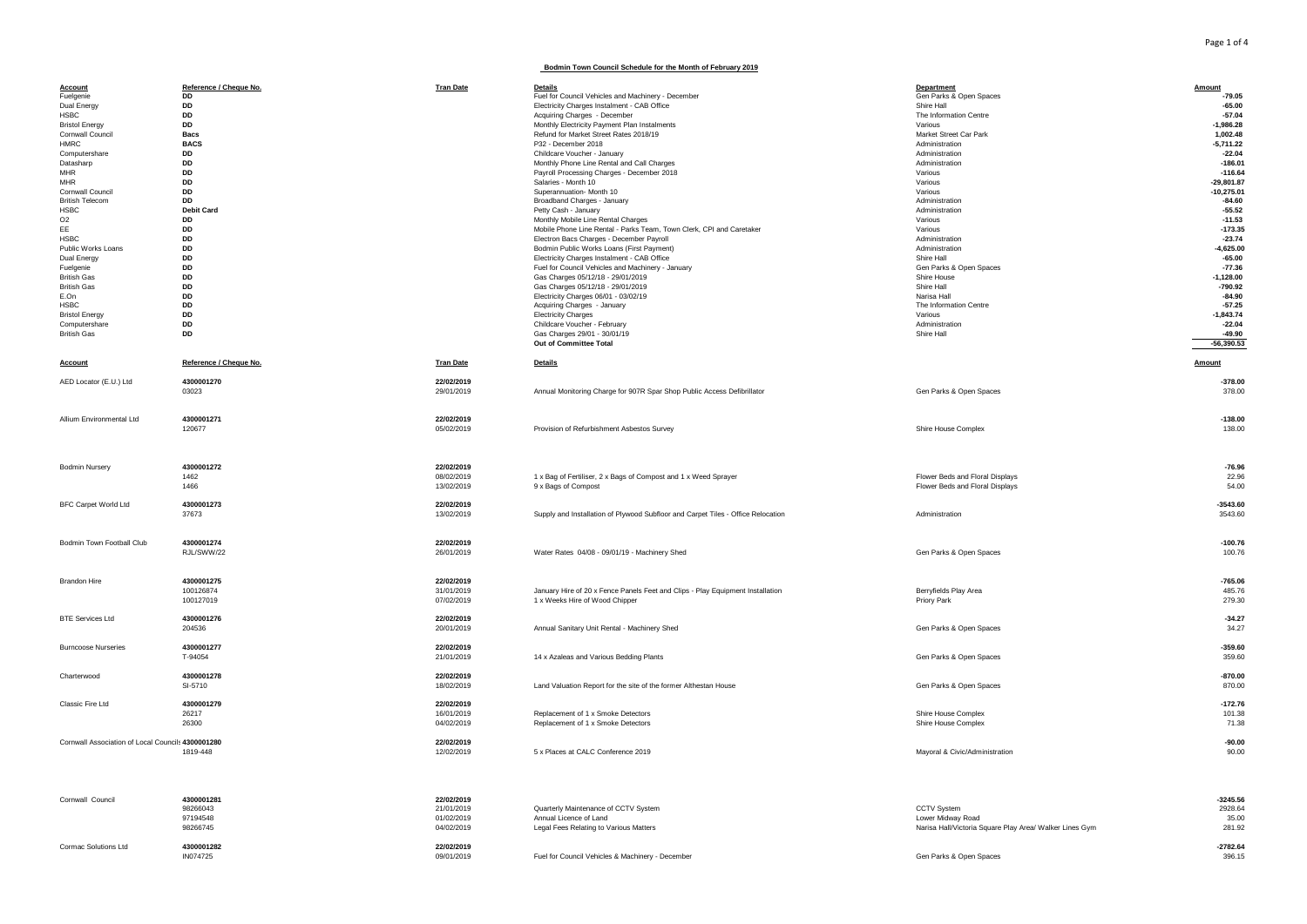|                                | IN075219<br>IN075707<br>IN076304<br>IN07661<br>IN077128                                                        | 17/01/2019<br>22/01/2019<br>30/01/2019<br>05/02/2019<br>14/02/2019                                                                                     | Play Area Equipment Maintenance<br>Repair to Window and Brake Fluid Check - Piaggio Van<br>Supply and Installation of Replacement Side Mirror - Peugeot Van<br>Play Park Inspections SLA January - June 2019                                                                                                                                                                                                | Lower Midway Road<br>Gen Parks & Open Spaces<br>Gen Parks & Open Spaces<br>Gen Parks & Open Spaces                                                                                         | 780.48<br>51.00<br>614.74<br>484.62<br>455.65                                                       |
|--------------------------------|----------------------------------------------------------------------------------------------------------------|--------------------------------------------------------------------------------------------------------------------------------------------------------|-------------------------------------------------------------------------------------------------------------------------------------------------------------------------------------------------------------------------------------------------------------------------------------------------------------------------------------------------------------------------------------------------------------|--------------------------------------------------------------------------------------------------------------------------------------------------------------------------------------------|-----------------------------------------------------------------------------------------------------|
| Cornwall Window Cleaning       | 4300001283<br><b>INV-09</b>                                                                                    | 22/02/2019<br>18/12/2018                                                                                                                               | Cleaning of External Windows                                                                                                                                                                                                                                                                                                                                                                                | Shire House/Shire Hall                                                                                                                                                                     | $-127.50$<br>127.50                                                                                 |
| Core Office Systems            | 4300001284<br>15265                                                                                            | 22/02/2019<br>14/02/2019                                                                                                                               | 15 x Desks, 14 x Desk Drawers, 8 x Bookcases and 1 x Cupboard - Office Relocation                                                                                                                                                                                                                                                                                                                           | Administration                                                                                                                                                                             | $-5332.58$<br>5332.58                                                                               |
| Cornwall Electrician           | 4300001285<br><b>INV-0403</b>                                                                                  | 22/02/2019<br>27/01/2019                                                                                                                               | Supply and Fitting of 6 Camera Vandal Proof Dome CCTV System                                                                                                                                                                                                                                                                                                                                                | Narisa Hall                                                                                                                                                                                | $-2311.80$<br>2311.80                                                                               |
| Countryside Jobs Service       | 4300001286<br>18646                                                                                            | 22/02/2019<br>12/11/2018                                                                                                                               | To advertise Gardener Job Vacancy for 2 Weeks on Countrysidejobs.com                                                                                                                                                                                                                                                                                                                                        | Gen Parks & Open Spaces                                                                                                                                                                    | $-66.00$<br>66.00                                                                                   |
| Datasharp UK Ltd               | 4300001287<br>1357087<br>1357088                                                                               | 22/02/2019<br>11/02/2019<br>11/02/2019                                                                                                                 | Telephone System Maintenance Contract 24/02 - 23/03/19<br>Telephone System Maintenance Contract 24/02 - 23/03/20                                                                                                                                                                                                                                                                                            | Administration<br><b>Bodmin Information Centre</b>                                                                                                                                         | $-96.97$<br>31.80<br>65.17                                                                          |
| Drinkmaster Ltd                | 4300001288<br>1086374<br>1088354                                                                               | 22/02/2019<br>14/01/2019<br>19/02/2019                                                                                                                 | 25 x Trays of Various Flavour Drinkpacs Refills<br>6 x Trays of Various Flavour Drinkpac Refills and 1 x Box of Paper Cups                                                                                                                                                                                                                                                                                  | Shire House Complex<br>Shire House Complex                                                                                                                                                 | $-152.28$<br>67.68<br>84.60                                                                         |
| Drone Photography Services Ltd | 4300001289<br>BTC02                                                                                            | 22/02/2019<br>15/02/2019                                                                                                                               | High Resolution Still Images of the Beacon to Prepare a Condition and Structural Surveyor's Report.                                                                                                                                                                                                                                                                                                         | Beacon Local Nature Reserve                                                                                                                                                                | $-300.00$<br>300.00                                                                                 |
| Premier Forest Products Ltd    | 4300001290<br>545176                                                                                           | 22/02/2019<br>21/01/2019                                                                                                                               | Spring Loaded Bolt for Gate                                                                                                                                                                                                                                                                                                                                                                                 | Priory Car Park                                                                                                                                                                            | $-5.98$<br>5.98                                                                                     |
| Duchy Cash Systems Ltd         | 4300001291<br>3234                                                                                             | 22/02/2019<br>25/01/2019                                                                                                                               | Call Out to Repair Cash Register Spool                                                                                                                                                                                                                                                                                                                                                                      | <b>Bodmin Information Centre</b>                                                                                                                                                           | $-72.00$<br>72.00                                                                                   |
| Eager Beaver Tree Services     | 4300001292<br>001318<br>001319                                                                                 | 22/02/2019<br>16/01/2019<br>27/01/2019                                                                                                                 | Clearing of Fallen and Leaning Beech Trees<br>Clearing of Dying Thuia, and Wind Damaged Monterey Pine Trees                                                                                                                                                                                                                                                                                                 | Priory Park<br>Old Cemetery                                                                                                                                                                | $-2256.00$<br>1200.00<br>1056.00                                                                    |
| E.On - Unmetered supplies      | 4300001293<br>H16C78EA7F                                                                                       | 22/02/2019<br>01/02/2019                                                                                                                               | Electricity Charges for Street Lighting - January                                                                                                                                                                                                                                                                                                                                                           | Priory Park/Fair Park                                                                                                                                                                      | $-83.09$<br>83.09                                                                                   |
| <b>Hudson Accounting</b>       | 4300001294<br>378                                                                                              | 22/02/2019<br>29/11/2018                                                                                                                               | Interim 2018/19 Audit Fees                                                                                                                                                                                                                                                                                                                                                                                  | Administration                                                                                                                                                                             | $-1250.00$<br>1250.00                                                                               |
| Ricoh UK Ltd                   | 4300001295<br>101268358                                                                                        | 22/02/2019<br>08/01/2019                                                                                                                               | Quarterly Photocopier Leasing And Usage Charges                                                                                                                                                                                                                                                                                                                                                             | Administration                                                                                                                                                                             | $-585.61$<br>585.61                                                                                 |
| <b>Integrated Circles</b>      | 4300001296<br>INV-1410333                                                                                      | 22/02/2019<br>21/01/2019                                                                                                                               | Annual Maintenance Agreement for the Audio Visual Equipment - 2018/19                                                                                                                                                                                                                                                                                                                                       | Court Room Experience                                                                                                                                                                      | $-2700.00$<br>2700.00                                                                               |
| Into Bodmin CIC                | 4300001297<br>1015                                                                                             | 22/02/2019<br>30/01/2019                                                                                                                               | Contribution Towards Christmas Lights Event - Lights Up Projection 2018                                                                                                                                                                                                                                                                                                                                     | Christmas Lights                                                                                                                                                                           | $-1000.00$<br>1000.00                                                                               |
| Jewson Limited                 | 4300001298<br>3630/0122210<br>3630/0122592<br>3630/0122862                                                     | 22/02/2019<br>11/01/2019<br>21/01/2019<br>28/01/2019                                                                                                   | 2L Turps, 2L White Spirit, 3 x Paint Brushes, 1 x WD40 and 1 x Aerosol Silicone<br>1 x Gutter Outlet and 1 x End Cap<br>2 x Sheets of 5mm Ply Wood Board                                                                                                                                                                                                                                                    | Gen Parks & Open Spaces<br>Coldharbour<br>Shire House Complex                                                                                                                              | $-102.46$<br>37.60<br>14.84<br>50.02                                                                |
| <b>KBM Ltd</b>                 | 4300001299<br>1375<br>1376                                                                                     | 22/02/2019<br>18/01/2019<br>17/02/2019                                                                                                                 | Installation of 8 x Timber Bollards<br>Repairs to External Wall - Vandalism                                                                                                                                                                                                                                                                                                                                 | Priory Park<br>Narisa Hall                                                                                                                                                                 | $-2994.00$<br>1824.00<br>1170.00                                                                    |
| Kernow Training Ltd            | 4300001300<br>KTL002641                                                                                        | 22/02/2019<br>12/02/2019                                                                                                                               | 2 x places on 3 Day Excavator Training Course                                                                                                                                                                                                                                                                                                                                                               | Gen Parks & Open Spaces                                                                                                                                                                    | $-935.00$<br>935.00                                                                                 |
| <b>Kestrel Guards</b>          | 4300001301<br>275192<br>275237<br>275652<br>275671<br>275873<br>276309<br>276295<br>276590<br>276488<br>276877 | 22/02/2019<br>16/01/2019<br>17/01/2019<br>23/01/2019<br>23/01/2019<br>29/01/2019<br>06/02/2019<br>06/02/2019<br>12/02/2019<br>12/02/2019<br>19/02/2019 | Guard Cover for Room Booing 11/01/19<br>Guard Patrols on 11/01 and 12/01/19<br>Guard Cover for Room Booking 18/01/19<br>Guard Patrols on 18/01 and 19/01/19<br>Guard Patrols on 25/01 and 26/01/19<br>Guard Patrols on 01/02 and 02/02/19<br>Guard Cover for Room Booking 30/01/19<br>Guard Cover for Room Booking 08/02/19<br>Guard Patrols on 08/02 and 09/02/19<br>Guard Cover for Room Booking 15/02/19 | Shire House Complex<br>Narisa Hall<br>Shire House Complex<br>Narisa Hall<br>Narisa Hall<br>Narisa Hall<br>Shire House Complex<br>Shire House Complex<br>Narisa Hall<br>Shire House Complex | $-231.60$<br>30.00<br>14.40<br>30.00<br>14.40<br>14.40<br>14.40<br>39.60<br>30.00<br>14.40<br>30.00 |
| Lanivet Parish Council         | 4300001302<br>004                                                                                              | 22/02/2019<br>12/11/2016                                                                                                                               | Local Devolution Fund Grant Application                                                                                                                                                                                                                                                                                                                                                                     | Administration                                                                                                                                                                             | $-500.00$<br>500.00                                                                                 |
| Mailing Systems Ltd            | 4300001303<br>58151                                                                                            | 22/02/2019<br>14/02/2019                                                                                                                               | Annual Postal Rate Change Upgrade Fee - Franking Machine                                                                                                                                                                                                                                                                                                                                                    | Administration                                                                                                                                                                             | $-155.94$<br>155.94                                                                                 |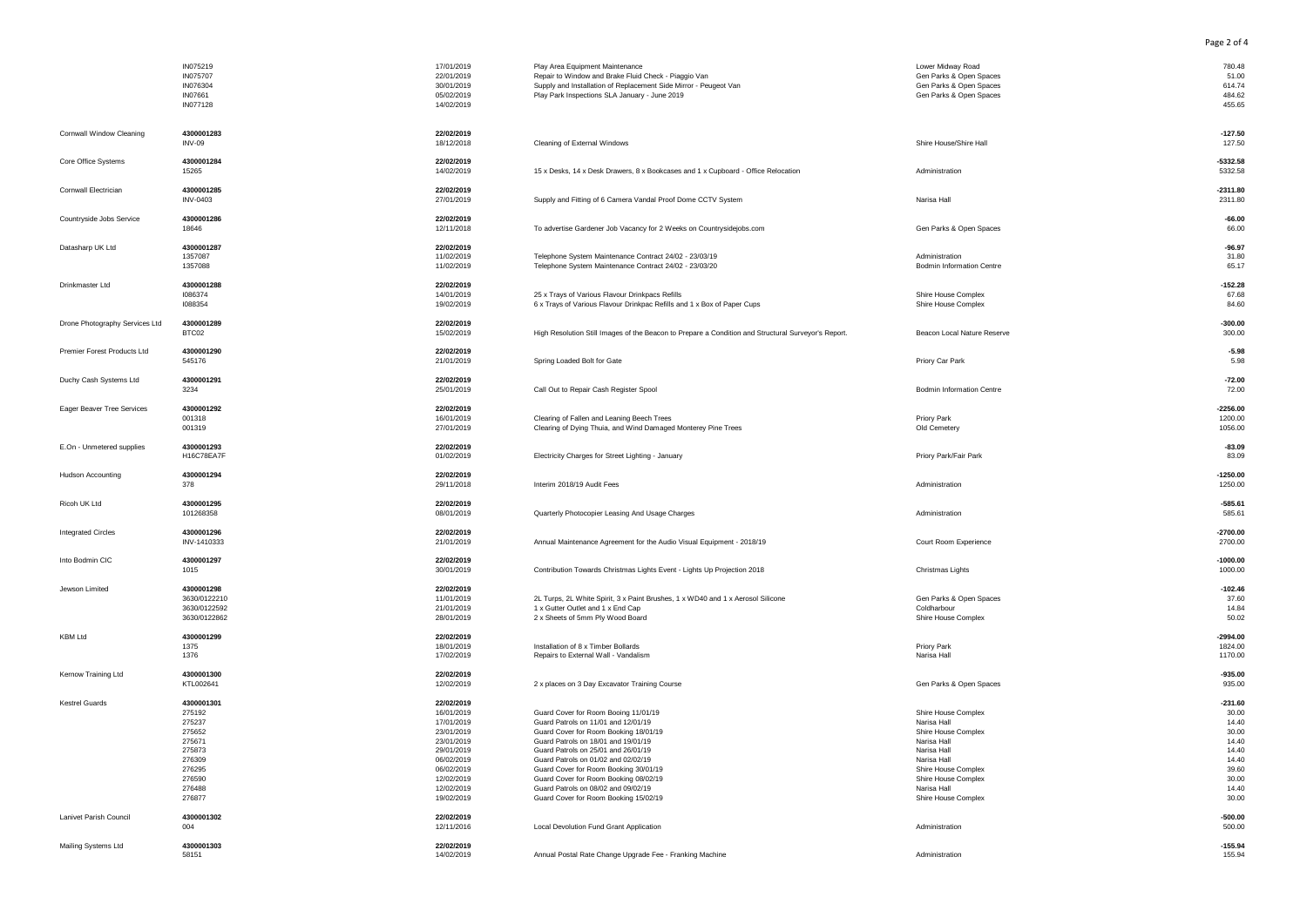| Mason Kings                                   | 4300001304<br>430423                                       | 22/02/2019<br>08/02/2019                                           | 4 x 32k Weights for John Deere                                                                                                                                                                                  | Gen Parks & Open Spaces                                                                                                                                                                      | $-337.73$<br>337.73                             |
|-----------------------------------------------|------------------------------------------------------------|--------------------------------------------------------------------|-----------------------------------------------------------------------------------------------------------------------------------------------------------------------------------------------------------------|----------------------------------------------------------------------------------------------------------------------------------------------------------------------------------------------|-------------------------------------------------|
| Microtest                                     | 4300001305<br>0000095004                                   | 22/02/2019<br>24/01/2019                                           | Annual IT Support and Maintenance Contract                                                                                                                                                                      | Administration/Bodmin Information centre                                                                                                                                                     | $-3906.60$<br>3906.60                           |
| Mill Autoquip                                 | 4300001306<br>NDCS118661<br>NDCS119371                     | 22/02/2019<br>21/01/2019<br>13/02/2019                             | 1 x Pack of Super Steel Epoxy Weld<br>5Ltrs of Engine Oil                                                                                                                                                       | Berryfields Play Area<br>Gen Parks & Open Spaces                                                                                                                                             | $-32.10$<br>9.11<br>22.99                       |
| Officesmart                                   | 4300001307<br>00067324<br>00067723<br>00067652<br>00067614 | 22/02/2019<br>25/01/2019<br>08/02/2019<br>08/02/2019<br>08/02/2019 | 3 x Packs of A4 Laminating Pouches<br>Various Stationery<br>Various Stationery<br>45 x Sachets of Filter Coffee and 250 x Filters                                                                               | Administration/Bodmin Information Centre/Bodmin Town Museum<br>Administration/Bodmin Information Centre/Shire House Complex<br>Administration/Gen Parks & Open Spaces<br>Shire House Complex | $-400.31$<br>16.38<br>210.68<br>111.26<br>61.99 |
| Oluna                                         | 4300001308<br>012019-05<br>022019-01                       | 22/02/2019<br>22/01/2019<br>13/02/2019                             | Materials Required to Paint New Wall and Wood Work Office Relocation<br>Painting of Internal Doors/ Frames and Metal Entrance Gates                                                                             | Administration<br><b>Higher Bore Street Toilets</b>                                                                                                                                          | $-610.27$<br>96.92<br>513.35                    |
| Nationwide Platforms Ltd                      | 4300001309<br>309017533<br>122028417                       | 22/02/2019<br>11/01/2019<br>11/01/2019                             | Hire of 13m Van Mounted Access Platform 0201 - 07/01/19<br>Hire of 16m Articulating Boom Jib 02/01 - 07/01/19                                                                                                   | Christmas Lights<br>Christmas Lights                                                                                                                                                         | $-1567.54$<br>1051.80<br>515.74                 |
| RTP Surveyors Ltd                             | 4300001310<br>INV021037                                    | 22/02/2019<br>31/01/2019                                           | Interim Fee for Building Surveying Services                                                                                                                                                                     | Fair Park Toilets                                                                                                                                                                            | $-623.45$<br>623.45                             |
| Safesite Ltd                                  | 4300001311<br>036226                                       | 22/02/2019<br>23/01/2019                                           | Safety Inspection Certificate of Roof Safety System and Training of 5 x Members of Staff                                                                                                                        | Shire Hall                                                                                                                                                                                   | $-1264.80$<br>1264.80                           |
| Trade UK                                      | 4300001312<br>0946342946<br>0947507418                     | 22/02/2019<br>24/01/2019<br>29/01/2019                             | Various Supplies for Painting and Repairs<br>3x Push Button Locks - Office Relocation                                                                                                                           | Shire House Complex/Shire Hall<br>Administration                                                                                                                                             | $-198.21$<br>123.24<br>74.97                    |
| G4S Cash Solutions (UK) Limited               | 4300001313<br>02283792                                     | 22/02/2019<br>02/02/2019                                           | Cash Collection and Processing Charges for 4 x Pay & Display Machines                                                                                                                                           | Priory Car Park                                                                                                                                                                              | $-465.12$<br>465.12                             |
| SUEZ Recycling and Recovery UK Ltd 4300001314 | 31406604<br>31421391                                       | 22/02/2019<br>31/01/2019<br>05/02/2019<br>20/02/2019               | Trade and Recycling Waste Collections - January<br>1 x Excess Waste Charge for Trade Waste Collection - January<br>Collection of 33 x Confidential Waste Bags, Trade and Recycling Waste Collections - December | Shire House Complex<br>Shire House Complex<br>Shire House Complex/Administration                                                                                                             | $-434.55$<br>96.54<br>6.05<br>331.96            |
| South West Loos                               | 4300001315<br>37275                                        | 22/02/2019<br>31/01/2019                                           | Hire of Portable Toilet Unit and 3 x Service Visits - January                                                                                                                                                   | Poorsfield                                                                                                                                                                                   | $-79.20$<br>79.20                               |
| Southwest Gutter Vac Services                 | 4300001316<br>704                                          | 22/02/2019<br>23/01/2019                                           | Cleaning of Gutters and Down Pipes                                                                                                                                                                              | Shire House Complex/Shire Hall                                                                                                                                                               | $-500.00$<br>500.00                             |
| Specsavers Optical Superstore                 | 4300001317<br>157366                                       | 22/02/2019<br>22/01/2019                                           | 5x VDU Eyetest Vouchers                                                                                                                                                                                         | Administration                                                                                                                                                                               | $-85.00$<br>85.00                               |
| Spot On Supplies Itd                          | 4300001318<br>21460743<br>21462227                         | 22/02/2019<br>18/01/2019<br>08/02/2019                             | Various Cleaning and Domestic Supplies<br>Various Cleaning and Domestic Supplies                                                                                                                                | Shire House Complex<br>Shire House Complex                                                                                                                                                   | $-236.45$<br>124.87<br>111.58                   |
| Steve Andrews Tyres Ltd                       | 4300001319<br>BO081368                                     | 22/02/2019<br>31/01/2019                                           | Supply and Fitting of 2 x New Tyres - Berlingo Van                                                                                                                                                              | Gen Parks & Open Spaces                                                                                                                                                                      | $-149.54$<br>149.54                             |
| Timewade Ltd                                  | 4300001320<br>000086588<br>0000086595                      | 22/02/2019<br>13/02/2019<br>18/02/2019                             | Sage 200 Test & Recovery Licence<br>2 x Days Onsite to Upgrade Sage Summer 2018                                                                                                                                 | Administration<br>Administration                                                                                                                                                             | $-3068.40$<br>1198.80<br>1869.60                |
| Tinten on Farm Composting Ltd                 | 4300001321<br>8509                                         | 22/02/2019<br>22/01/2019                                           | 7 x Loads of garden Waste for Composting                                                                                                                                                                        | Gen Parks & Open Spaces                                                                                                                                                                      | $-241.28$<br>241.28                             |
| <b>Turnaround Cleaning</b>                    | 4300001322<br>3128                                         | 22/02/2019<br>31/01/2019                                           | Cleaning of Offices, Bathrooms and Public Areas - January                                                                                                                                                       | Shire House Complex                                                                                                                                                                          | $-1166.40$<br>1166.40                           |
| Viridor Waste Management Ltd                  | 4300001323<br>00002607965AB<br>00002607964AB               | 22/02/2019<br>31/01/2019<br>31/01/2019                             | Hire of Skip and 2 x Collections Waste - January<br>Duty of Care Charge for Skip Hire - January                                                                                                                 | Gen Parks & Open Spaces<br>Gen Parks & Open Spaces                                                                                                                                           | $-753.16$<br>739.56<br>13.60                    |
| Walker Lines Steel Ltd                        | 4300001324<br>SI-23379                                     | 22/02/2019<br>29/01/2019                                           | 1 x Length of 1" Angle Iron - Trash Screen                                                                                                                                                                      | St Gurons Well                                                                                                                                                                               | $-14.40$<br>14.40                               |
| <b>Westcountry Training Solutions</b>         | 4300001325<br>3105                                         | 22/02/2019<br>21/01/2019                                           | Onsite First Aid Training for 5 x Staff                                                                                                                                                                         | Administration/Gen Parks & Open Spaces                                                                                                                                                       | $-390.00$<br>390.00                             |
| Unison                                        | 4300001326                                                 | 22/02/2019                                                         | Employee Deductions - Month 10                                                                                                                                                                                  | Administration                                                                                                                                                                               | $-30.90$                                        |
| Cornwall Council                              | 4300001327                                                 | 22/02/2019                                                         | Employee DEA Deductions - Month 10                                                                                                                                                                              | Administration                                                                                                                                                                               | $-44.66$                                        |
| National Express                              | 4300001328                                                 | 22/02/2019                                                         | <b>Ticket Sales Less Commission</b>                                                                                                                                                                             | <b>Bodmin Information Centre</b>                                                                                                                                                             | $-1444.62$                                      |